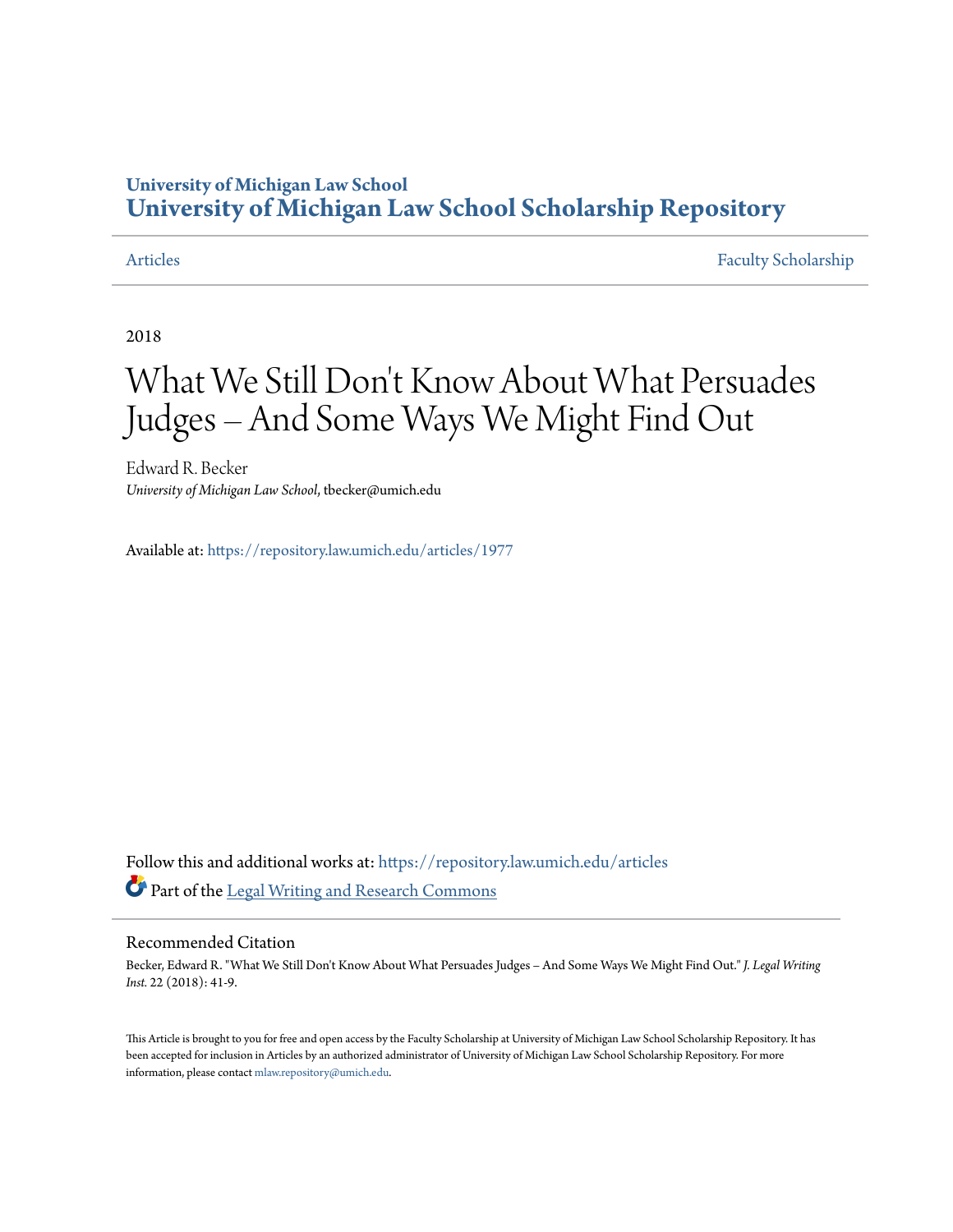## WHAT WE STILL DON'T KNOW ABOUT WHAT PERSUADES JUDGES – AND SOME WAYS WE MIGHT FIND OUT

Ted Becker\*

Over 25 years ago, in his foreword to the first volume of *Legal Writing*, Chris Rideout nailed it: legal writing as actually practiced by lawyers and judges needs to improve, "[b]ut more fundamental inquiry into legal writing . . . is needed as well."<sup>1</sup> The intervening decades have seen many laudable efforts on the latter front, as our collective scholarly discipline, then in its infancy, has matured. But one particular question that Rideout identified remains largely unaddressed by our discipline, although recent developments suggest a welcome increase in attention to the topic. Specifically, Rideout explained that our field did not know as much as we would like about how legal documents are "actually read." His diagnosis was concise: "Much of the existing literature about legal writing . . . offer[s] fairly prescriptive advice about organization and style. Very little of this advice, however, is based on research into the ways in which legal documents are actually written or read. Rather, it largely depends upon timehonored, general maxims for writing, translated into the language of legal writing  $\ldots$ ."<sup>2</sup> As all LRW professors know, legal writing in practice is by its nature often unavoidably complex both substantively and stylistically, making it imperative for the discipline to try to unpack those complexities to suss out what makes legal prose effective. To Rideout, it was "distressing" that we do not know – we in fact "need to know" – such matters as "what a judge responds to stylistically in a brief, or a client in reading an opinion letter, a will, or a contract."<sup>3</sup>

Do we know more now than we did then? Yes. Do we know as much as we could, or should? No. This holds for many aspects of legal writing, but my jumping-off point in this short essay is the specific topic of what rhetorical techniques actually persuade judges. A gap persists between what we think we know and what we actually do know about *whether*

\* Ted Becker is a Clinical Professor of Law and the Director of the Legal Practice Program at the University of Michigan Law School.

<sup>1</sup> J. Christopher Rideout, *Research and Writing about Legal Writing: A Foreword from the Editor*, 1 LEG. WRITING v, v (1991). <sup>2</sup> *Id.* at vi.

<sup>3</sup> *Id.*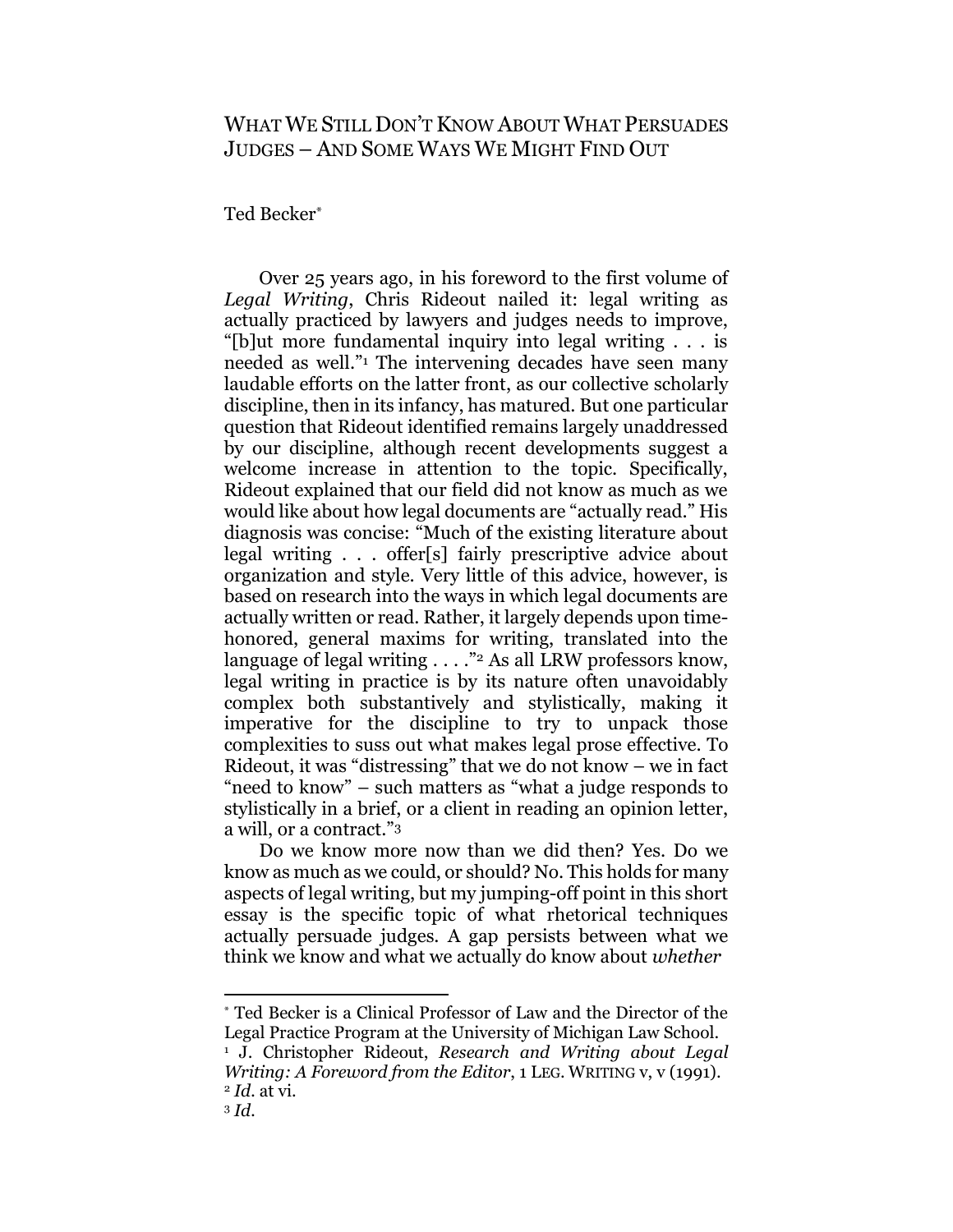and, to a slightly lesser extent, *how* and *why* rhetoric influences judicial decisions. Below, I set out some quick and necessarily incomplete thoughts on why this actually is a problem worth addressing. I follow by identifying some holes in our knowledge that several scholars have started to try to fill, and some obstacles we might face along the way.

#### *The Problem(s)*

As Rideout mentioned, much of what we teach our students about legal writing boils down to "time-honored, general maxims."<sup>4</sup> That observation, as applied to what students learn about persuasion, reflects the undeniable fact that many persuasive techniques stem in some way or another from the teaching of classical rhetoricians. Aristotle's influential division of effective rhetoric into *logos*, *ethos*, and *pathos* is overtly acknowledged in many legal writing scholars' works about advocacy,<sup>5</sup> and implicitly underlies much if not most of the rest. Put simply, like the many generations before ours who have looked to the classical rhetoricians for guidance in how to construct powerful arguments, our field collectively believes that these approaches work.

I'm no exception. Classical and current formulations of how to appeal to an audience's sometimes-conflicting senses of justice, fair play, and naked self-interest correspond generally to my observations and personal and professional experience about how people make decisions in legal and nonlegal situations. The same holds for guidance framed in terms of reason and emotion, of syllogism and story and an advocate's credibility. I teach my students accordingly.

I've become less and less certain, however, sometimes as a result of insightful student questions, about how solid the foundation is for at least some of the techniques I encourage students to use. It's not that I think a particular technique or rhetorical approach is ineffective or, worse, counterproductive; if I did, I wouldn't encourage students to use it.

<sup>4</sup> *Id.*

<sup>5</sup> *E.g.*, RUTH ANNE ROBBINS, STEVE JOHANSEN, AND KEN CHESTEK*,* YOUR CLIENT'S STORY: PERSUASIVE LEGAL WRITING 23 (2013) ("The principles that [Aristotle] developed remain just as relevant today as they were at the time he was writing."); Scott Fraley, *A Primer on Essential Classical Rhetoric for Practicing Attorneys*, 14 LEG. COMM. & RHETORIC: JALWD 99, 101 (2017) ("Indeed, a great many of the rhetorical concepts discussed herein infiltrate our everyday lexicon and usage, so that techniques like the ancient Greeks originated and taught may seem like second nature to some practitioners.").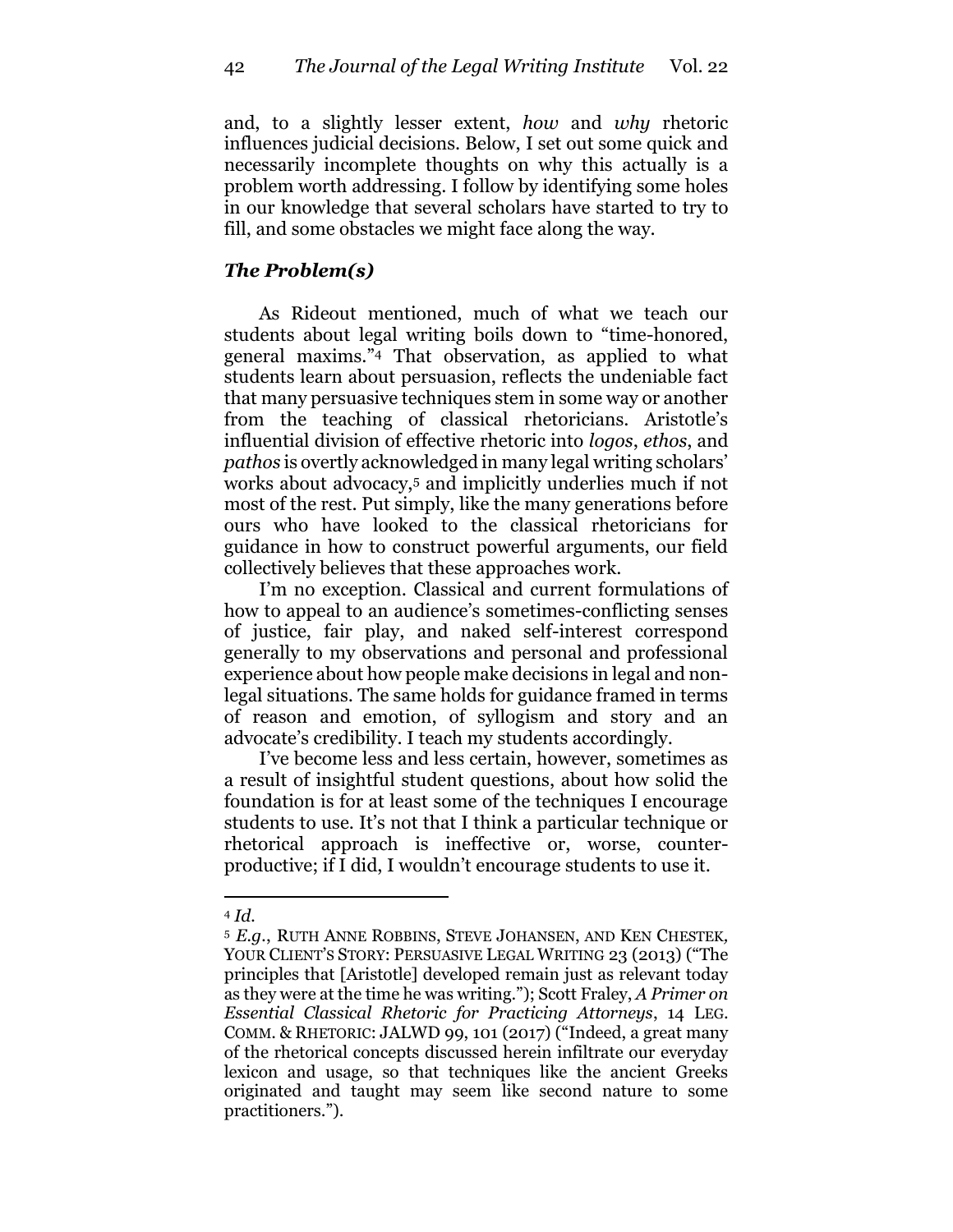But I occasionally hesitate to justify my recommendations due to what seem to me to be ultimately unsatisfying rationales. For example, I might explain the reason(s) I or others believe a technique to be effective. Is this only a sophisticated "just so" story?

Alternatively, I might explain that lots of commentators and experienced attorneys say that judges prefer particular techniques. Sometimes I can invoke judges themselves who say that about something or another. But this isn't really a convincing reason. I of course believe judges who say they prefer a particular technique. Preference is a poor proxy, however, for whether using or not using a technique actually plays any role in shaping a judge's decision. Judges, like anyone else, are often unaware of subtle influences on why they decide as they do; speaking broadly, legal realism suggests that their supposedly rational basis for making a decision may not be the actual basis for doing so, and in fact may be flatly at odds with that "real" reason.<sup>6</sup>

To the extent my reactions are representative of other legal writing professors, two questions come to mind that I believe are likely shared by others. First, do these persuasive techniques actually have the claimed positive effect? Second, if so, why do they have that effect?

#### *Do Rhetorical Techniques Perform as Advertised?*

Properly answering the first question is largely a matter of empirical study, and in that sense both tracks and goes beyond one of the underpinnings of classical rhetoric. Aristotle's and other classical rhetorical texts, like similar texts today, combine aspects of (among other things) observation and theory. As to the former, Aristotle's *Rhetoric* is on one level a lengthy description of the techniques that advocates used in classical-era law courts and political fora, accompanied by observations about whether and when these techniques seemed to prove effective.

<sup>6</sup> This disconnect can lead to disturbing results. As one representative example, see Holger Spamann and Lars Klöhn, *Justice Is Less Blind, and Less Legalistic, than We Thought: Evidence from an Experiment with Real Judges*, 45 J. LEG. STUD. 255, 270 (2016) (describing statistically significant results of an experiment in which actual judges were asked to make a ruling about a hypothetical criminal conviction, taking into account both a single precedent and either positive or negative facts about the defendant, and upheld the conviction of the unsympathetic defendant at a rate more than twice as high as that of the sympathetic defendant (87-41%)).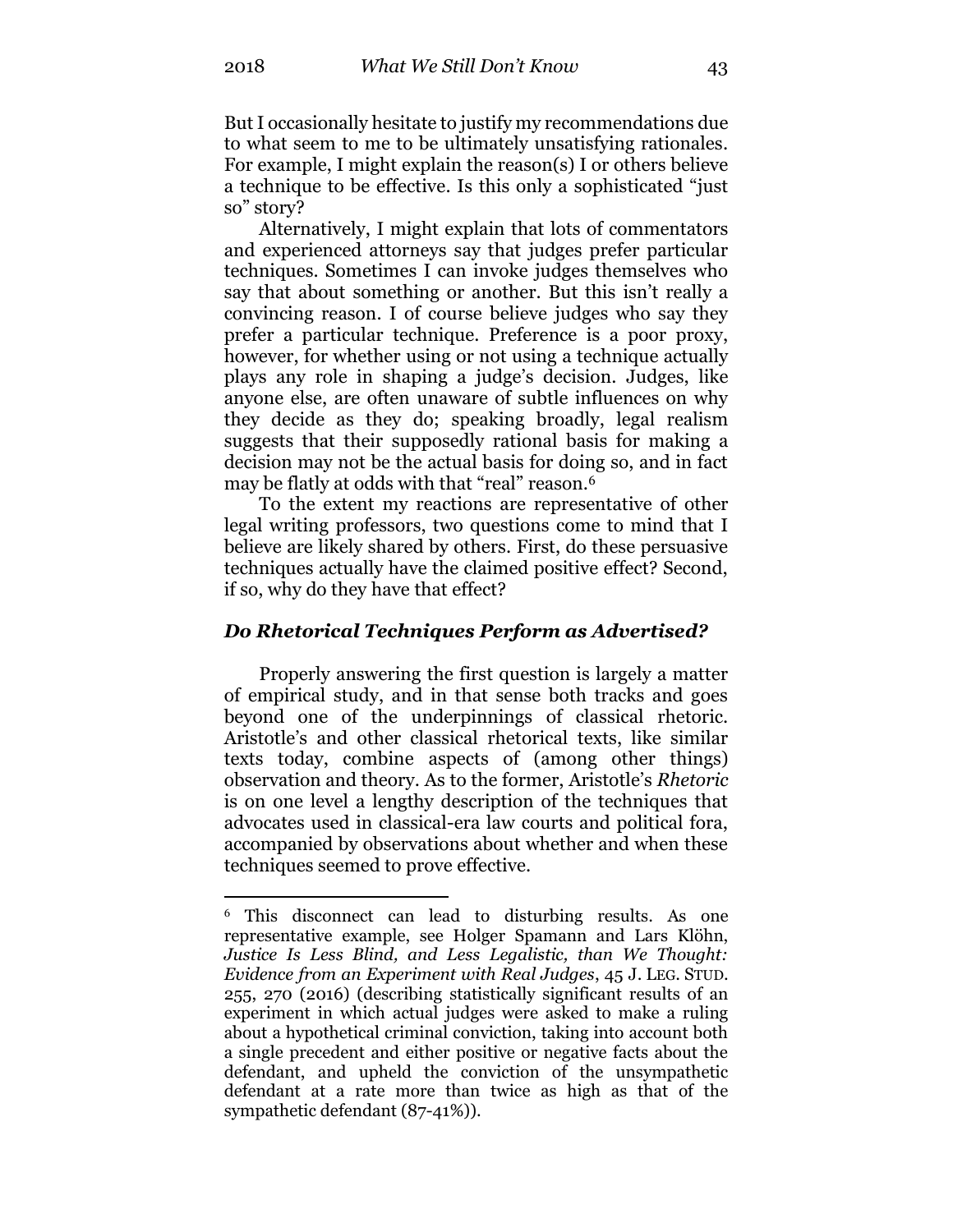Modern scholars naturally can't hope to replicate classical-era rhetoricians' contemporaneous observations about what seemed to be persuasive millennia ago. But we can and should devote more attention to trying to determine empirically what seems to work *now*. Sophisticated statistical methods give us tools Aristotle didn't have. These methods allow us to overcome the deficiencies of so-called "anecdata" by rigorously assessing whether and to what extent particular techniques actually do influence judges' decisions.

Several recent works by legal writing scholars exemplify the sort of analysis needed to start bringing some certainty to often-untested assumptions. The first, published in the current volume of this journal, examines whether a brief's overall readability influences whether a party is likely to prevail on summary judgment.<sup>7</sup> In their article, Shaun Spencer and Adam Feldman study a collection of briefs filed in state and federal courts, and conclude that "a statistically significant relationship [exists] between brief readability and the outcome of summary judgment motions."<sup>8</sup> They suggest potential explanations for their results,<sup>9</sup> and identify additional research questions that their study poses.<sup>10</sup>

In the second article, another survey of actual briefs, John Campbell set himself the task of measuring "whether there is a measurable relationship between writing style and winning."<sup>11</sup> Accordingly, he examined briefs from three appellate courts. His results, although not statistically significant, were consistent with the hypothesis that stylistic choices affect the chances of winning on appeal.<sup>12</sup>

Finally, Ken Chestek designed an experiment to examine whether negativity bias – "the brain's natural inclination to attend to and process negative stimuli" – affected judges' perceptions of a hypothetical case.<sup>13</sup> Chestek created eight separate preliminary statements for a summary judgment brief, expressing either positive or negative themes, plus a

<sup>7</sup> Shaun B. Spencer & Adam Feldman, *Words Count: The Empirical Relationship Between Brief Writing and Summary Judgment Success*, 22 LEG. WRITING (2018).

<sup>8</sup> *Id.*

<sup>9</sup> *Id.*

<sup>10</sup> *Id.*

<sup>11</sup> John Campbell, *Writing That Wins: An Empirical Study of Appellate Briefs*, 46 COLO. LAW., no. 3, Mar. 2017, at 85. <sup>12</sup> *Id.* at 87.

<sup>13</sup> Kenneth D. Chestek, *Fear and Loathing in Persuasive Writing: An Empirical Study of the Effects of the Negativity Bias*, 14 LEG. COMM. & RHETORIC: JALWD 1, 2 (2017).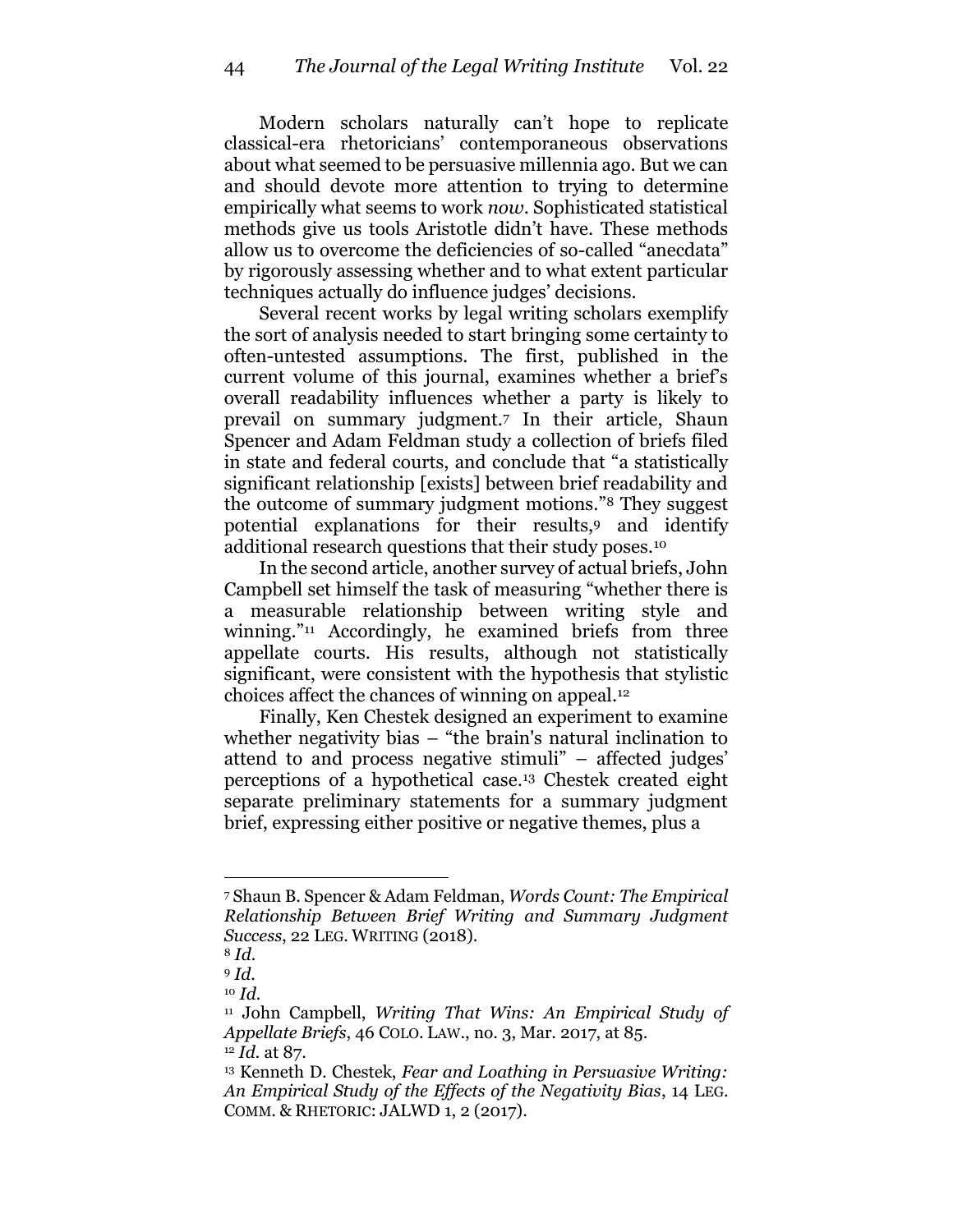neutral control.<sup>14</sup> After reading one of the preliminary statements and some other materials, judges were asked which party they were inclined to favor.<sup>15</sup> Results were mixed: "In some situations, negative themes seem to be important in priming a reader to disfavor the opposing party; in other situations negative themes backfire."<sup>16</sup> Chestek draws out various implications of his results, while recognizing that the artificial nature of his experiment limits how solid those implications are.<sup>17</sup>

These articles start a discussion that more of us in the discipline of legal writing should join.<sup>18</sup> They illustrate different ways of approaching the empirical uncertainty (measuring the results in actual cases versus carefully designed experiments) and attempt to assess both broadbased and narrow rhetorical matters (readability, which draws in many different considerations, versus a specific emphasis on negative priming). They are properly cautious in the conclusions they draw, recognizing that their results might be explained for reasons other than those the authors propose, or believed to be likely before the study began. They leave open many further questions to be explored – not the least of which is replicating their results, an important though unglamorous part of any scientific inquiry. Future researchers may wish to design studies or experiments that attempt to drill down still further, measuring the impact of specific stylistic techniques.<sup>19</sup> And, it bears emphasizing, none of these studies explain the causal connections that might be at work, or establish that such a relationship even exists. Finding a statistically significant correlation between a particular rhetorical measure and a positive (or negative) result doesn't

<sup>14</sup> *Id.* at 15-16.

<sup>15</sup> *Id.* at 16-17.

<sup>16</sup> *Id.* at 2.

<sup>17</sup> *Id.* at 34-35.

<sup>18</sup> To be sure, earlier articles have empirically assessed whether judges or other legal readers prefer various stylistic options. See, for example, the sources cited in Spencer & Feldman, *supra* note 7. These results are useful starting points but in my view are subject to a flaw of any surveys of preferences in this setting: what readers say they prefer is not necessarily what actually persuades them. There are, of course, other reasons besides a direct impact on persuasion for advocates to structure their writing in line with their readers' preferences.

<sup>19</sup> Following the lead of Lance N. Long & William F. Christensen, *Clearly, Using Intensifiers Is Very Bad—Or Is It?*, 45 ID. L. REV. 171 (2008) (measuring the relationship between the use of intensifiers in appellate briefs and success on appeal).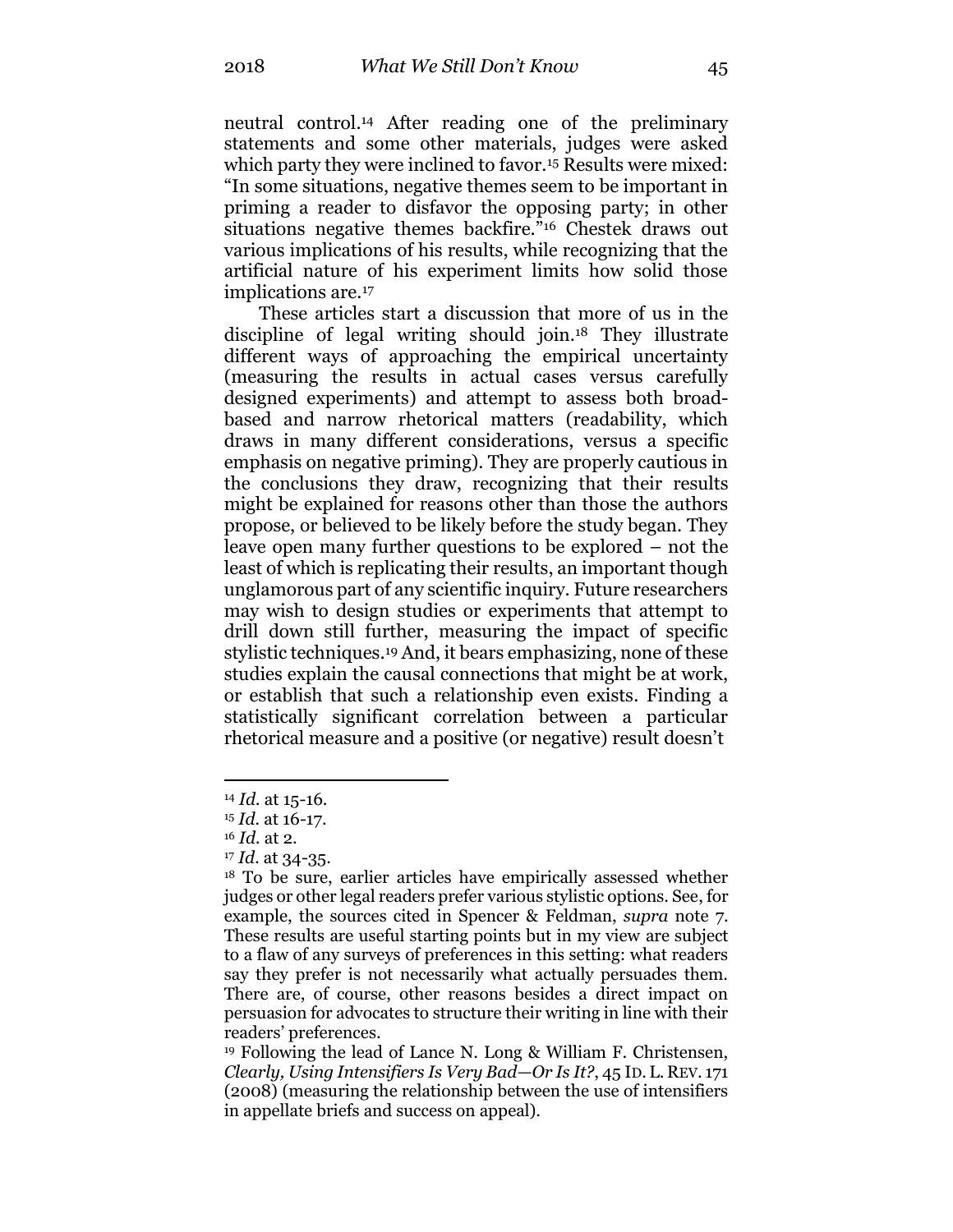imply causation. That something appears to work doesn't explain why.

#### *Why Do Rhetorical Techniques Work?*

Instead, causation raises a different issue, the second question posed above: *why* these persuasive techniques appear to work. Returning to Aristotle's *Rhetoric*, some of his theoretical explanation along these lines rested on positions about what it means to be human – man as a "rational animal," for example – and what those positions suggested about why and how particular persuasive techniques would be expected to work. To put it gently, those assumptions are not widely accepted today in the light of some 2000-years' worth of scientific advances. Alternate explanations are needed.

LRW scholarship has made progress here, advancing the ball by beginning to explore the scientific underpinnings that help explain why various rhetorical techniques might have the effect that they do. A few examples: Kathryn Stanchi has explored a number of these topics in depth, such as her influential article that explores social science research on persuasion as applied to how legal advocates should present a court with negative information about their client or position.<sup>20</sup> She and Linda Berger have recently published a textbook combining their interests in science and persuasion, setting themselves the ambitious goal of "unit[ing] persuasion science with rhetorical theory and the real-life practice of persuasion." <sup>21</sup> In doing so, they combine insights from both classical and contemporary rhetoricians with lessons from contemporary persuasion science, emphasizing cognitive and social psychology.<sup>22</sup> Lucy Jewell has looked at classical rhetorical categories through the cognitive science lenses of categorization theory and information processing. From this investigation, she concludes that although classical categories don't mirror how humans actually think, our belief that they

<sup>20</sup> See Kathryn M. Stanchi, *Playing with Fire: The Science of Confronting Adverse Material in Legal Advocacy*, 60 RUTGERS L. REV. 381 (2008). In another work, she draws lessons from cognitive science, and particularly the process of cognitive dissonance, to help advise lawyers about the tone they might wish to adopt in their advocacy – in other words, how hard they might want to push a position. See Kathryn M. Stanchi, *What Cognitive Dissonance Tells Us about Tone in Persuasion*, 22 J.L. POL'Y 93 (2013).

<sup>21</sup> LINDA L. BERGER & KATHRYN M. STANCHI, LEGAL PERSUASION: A RHETORICAL APPROACH TO THE SCIENCE 3 (2017). A review of the book appears in Volume 22.

<sup>22</sup> *Id.* at 7.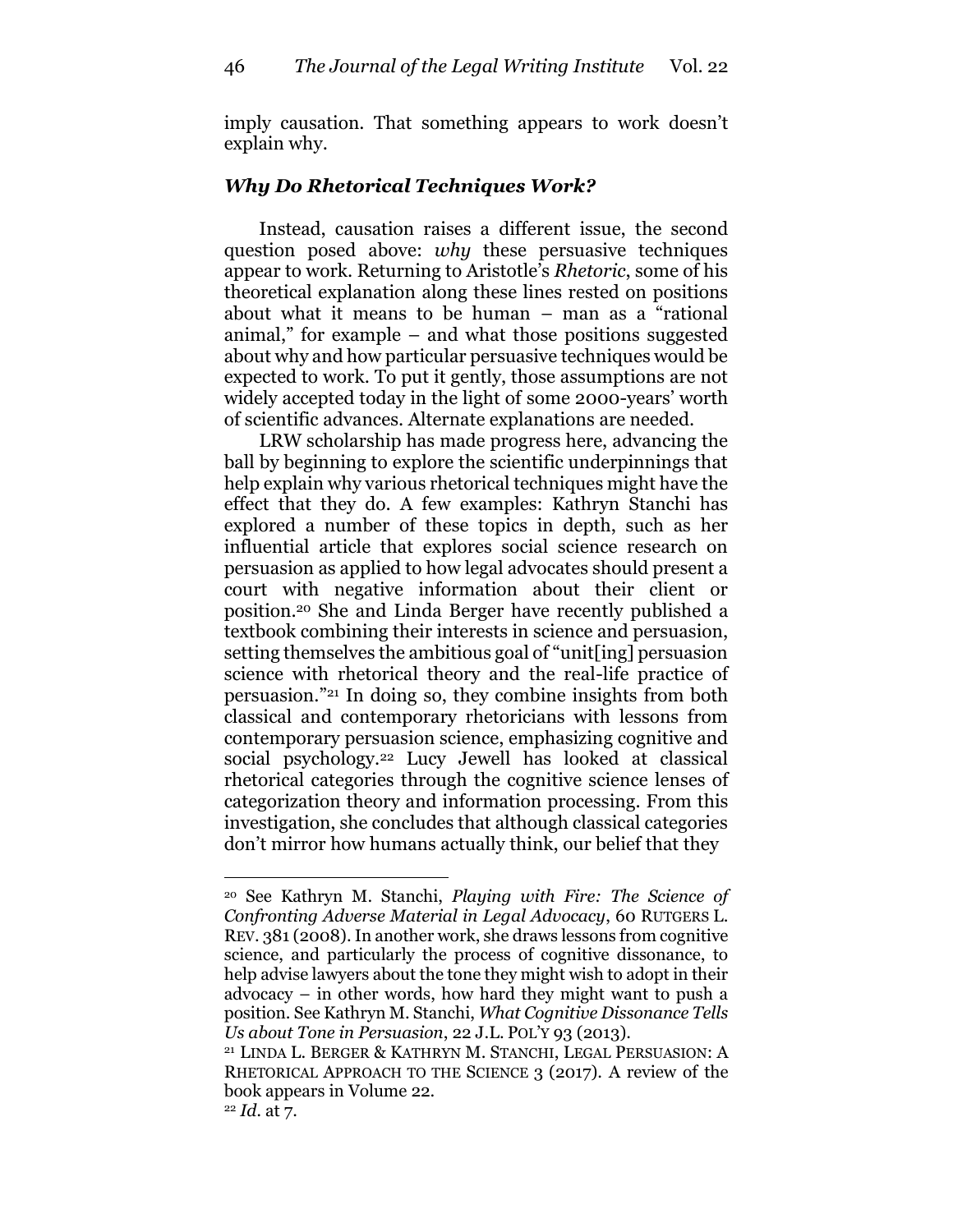do "closely approximates how we best respond when complex information is presented to us."<sup>23</sup>

These works are models for how legal writing scholars might approach trying to provide a scientific grounding for legal writing. As Lance Long as observed, however, there's not as much of this sort of scholarship as our discipline might wish. Indeed, he and Catherine Cameron have written a helpful textbook compiling scientific support for various aspects of legal writing, ranging from substantive reasoning to organization to style and even citation.<sup>24</sup> But as Long later explained, the book didn't contain as many purely legal writing studies as the authors had hoped, for the simple reason that there weren't many such studies to include.<sup>25</sup>

#### *A Related Gap: The Connection Between Persuasion and Prediction*

Another reason for scholars to explore the sorts of topics addressed in this essay is that doing so might help us get a better handle on a deeper problem inherent in making predictions about anything related to legal decision-making. Work by Mark Osbeck delves into why accurately predicting the outcomes of legal disputes is so difficult.<sup>26</sup> Our discipline emphasizes the importance of making accurate predictions – the first semester of many an LRW course is devoted to how lawyers communicate such predictions to supervisors and clients – but, as Osbeck explains, the impediments to doing so are surprisingly undertheorized in legal writing scholarship.<sup>27</sup>

For example, studies conducted by academics in other fields reveal the persistent and systematic errors that professionals make when rendering predictions – errors that tend to put a thumb on the scales in favor of a client's interests. Accountants overestimate the likelihood that

<sup>23</sup> Lucille A. Jewel, *Old-School Rhetoric and New-School Cognitive Science: The Enduring Power of Logocentric Categories*, 13 LEG. COMM. & RHETORIC: JALWD 39, 77 (2016).

<sup>24</sup> *See* CATHERINE J. CAMERON & LANCE N. LONG, THE SCIENCE BEHIND THE ART OF LEGAL WRITING (2015).

<sup>25</sup> Lance N. Long, *Is There Any Science Behind the Art of Legal Writing?*, 16 WYO. L REV 287, 287-88 (2016).

<sup>26</sup> Mark K. Osbeck, *Using Data Analytics Tools to Supplement Traditional Research and Analysis in Forecasting Case Outcomes*, 20 LEG.WRITING 33, 34-35 (2015) (identifying factors that can skew predictions using traditional case analysis).

<sup>27</sup> *See* Mark K. Osbeck, *Lawyer as Soothsayer: Exploring the Important Role of Outcome Prediction in the Practice of Law* 2 (February 4, 2018) (unpublished manuscript) (on file with author).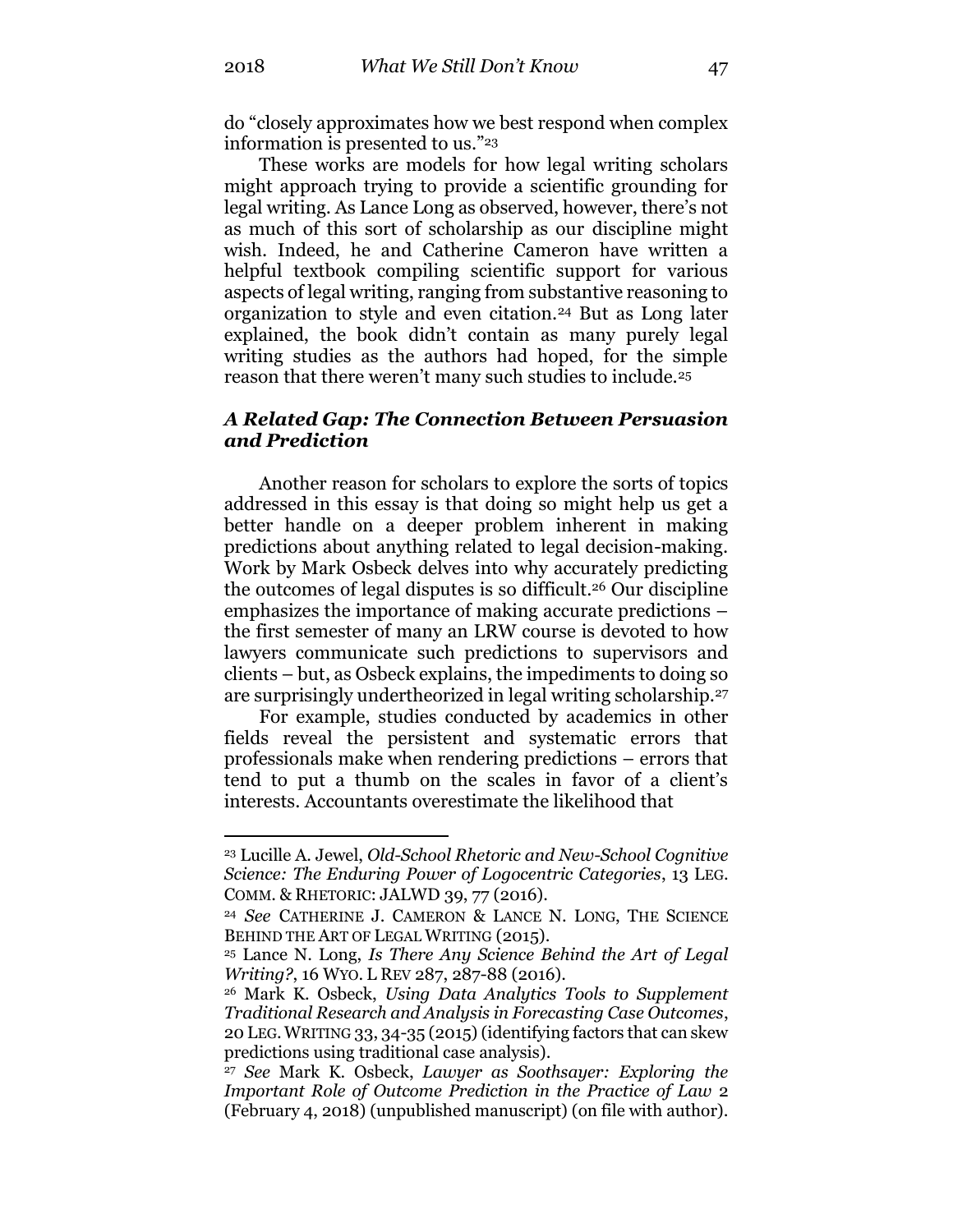financial measures will or will not pass muster, depending on whether they represent a hypothetical regulatory agency or reporting company.<sup>28</sup> Doctors overestimate the time that terminal patients will likely survive.<sup>29</sup> Similar studies about lawyers – by non-legal writing scholars – reach similar results: experienced attorneys overpredict the chances of a successful result in ways that mirror the position of their clients.<sup>30</sup> Even law students get into the act: in moot court exercises, students randomly assigned to one side or the other tend to overpredict their hypothetical client's odds of victory.<sup>31</sup>

LRW professors recognize the biases that all lawyers (and all people) confront, of course; we acknowledge them in class discussions and instruct students how they might be able to reduce (although not wholly eliminate) the impact of such biases. Pedagogically, this serves our students well. From a scholarly perspective, though, one area that's ripe for further exploration is trying to assess how the uncertainty in how judges make decisions intersects with the inevitable biases lawyers face in predicting those decisions, and what that intersection suggests for how we teach students to make predictions.

### *Conclusion*

 $\overline{a}$ 

Many LRW professors, myself included, might be interested in empirical work, but lack formal training in conducting such research. As Spencer says, empirical research

<sup>28</sup> Don A. Moore et al., *Auditor Independence, Conflict of Interest, and the Unconscious Intrusion of Bias* 2 (Harv. Bus. Sch., Working Paper No. 03-116, 2003), https://pdfs.semanticscholar.org/c926/76e2a15c501512df3b3b8d a5e9b3e918804f.pdf.

<sup>29</sup> Nicholas A. Christakis & Elizabeth B. Lamont, *Extent and determinants of error in doctors' prognoses in terminally ill patients: prospective cohort study*, 320 BRIT. MED. J. 369, 369 (2000).

<sup>30</sup> Jane Goodman-Delahunty et al., *Insightful or Wishful: Lawyers' Ability to Predict Case Outcomes*, 16 PSYCHOL., PUB. POLICY & L. 133, 133 (2010).

<sup>31</sup> Zev J. Eigen & Yair Listokin, *Do Lawyers Really Believe Their Own Hype, and Should They? A Natural Experiment*, 42 J. LEG. STUD. 239, 239 (2012).